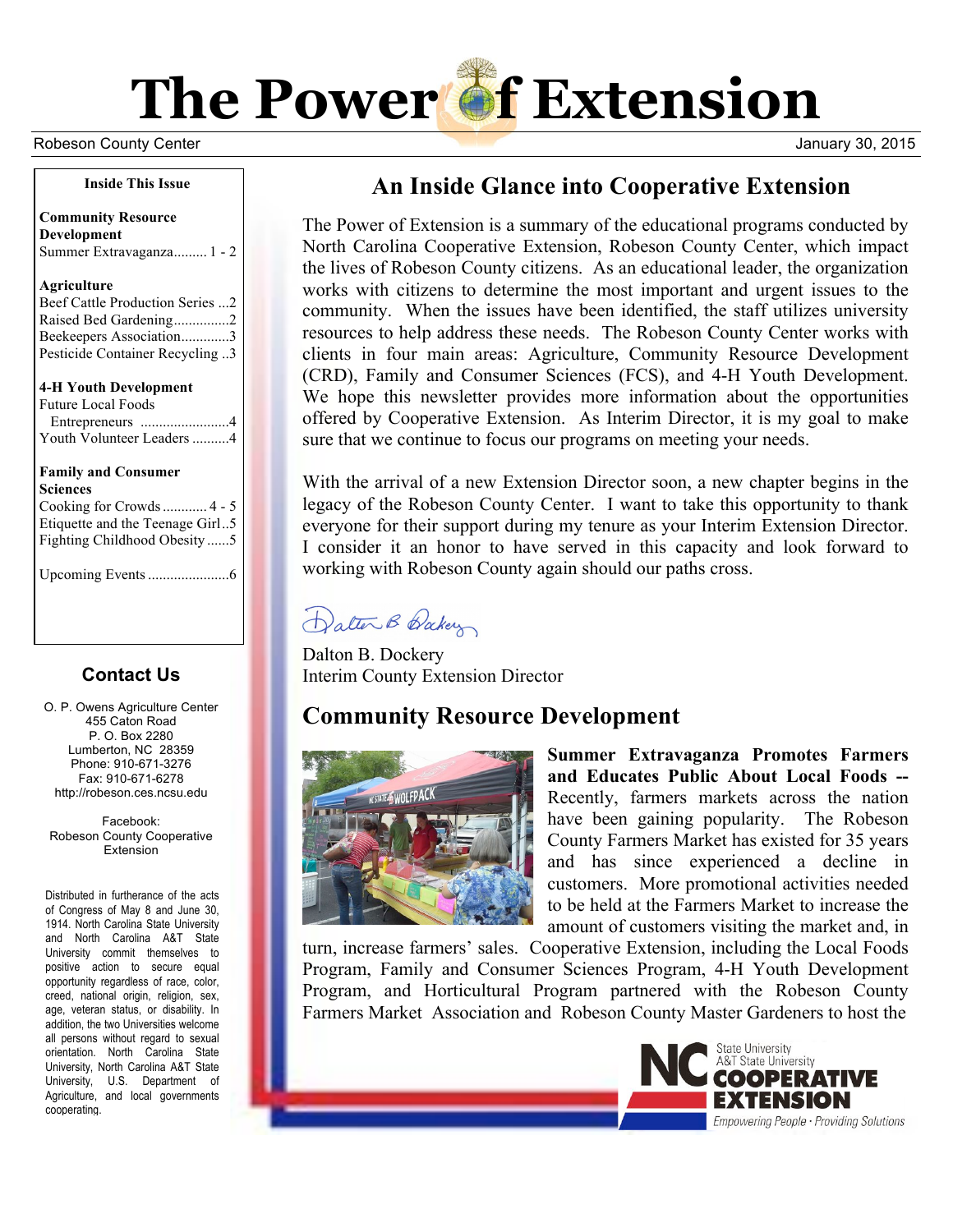Summer Extravaganza, an event held at the Farmers Market. Local farmers donated 144 pounds of produce, and volunteers and staff helped prepare healthy dishes featuring the local produce. Over 125 patrons visited the Farmers Market and were invited to sample healthy dishes, take home recipe cards, and encouraged to support their local farmers. Evaluation and Results - Seven farmers who sell at the Farmers Market were verbally surveyed one week following the Summer Extravaganza. They were asked to describe the effect of the Summer Extravaganza on their sales in comparison to previous weeks. Overall, 100 percent of the farmers commented that the market was much busier, and everyone agreed that it was mostly due to the Summer Extravaganza. Furthermore, 95 percent of farmers reported an increase in sales in comparison to previous weeks, ranging from 30 to 60 percent. One farmer noted the importance of hosting promotional events, such as this, at the Farmers Market in order to educate customers and commended Cooperative Extension for hosting the event. Cooperative Extension will continue to provide such events at the Farmers Market.

### **Casey Hancock, Extension Local Foods / Tourism Agent**

### **Agriculture**

**Beef Cattle Reproduction Series --** In the cattle industry, the number of calves you have directly impacts the potential profit of your operation. Less than 10 percent of the nation's beef cows are bred via artificial insemination (AI) and less than 20 percent of United States beef producers check their animals for pregnancy status (BEEF magazine, August 2011). By becoming more knowledgeable about reproductive processes and practices, producers can learn and decide what works best for them to increase profit on their farm. In an effort to help area cattlemen increase the profitability of their operations, several North Carolina Cooperative



Extension livestock agents joined forces to offer a Beef Cattle Reproduction Series. Producers attended classroom sessions as well as a hands-on field day focusing on beef cattle reproduction. There were 63 participants who attended the series. Evaluation and Results - An evaluation was given at the field day and 32 participants completed them. Pretests and posttests were also given during the classroom sessions. The evaluation showed that 100 percent of participants were very satisfied with the relevance of information to their needs and the overall quality of the series; 100 percent of participants learned new ideas on calving and breeding seasons, heifer development, and artificial insemination; 94 percent learned new ideas on the calving process, bull fertility, pregnancy checking, and timed breeding; 17 producers who own 343 cows reported they would shorten their breeding season, which will increase their profit by \$51,450; 3 herders with 31 cows said they would implement AI to improve genetics, which will result in \$2,170 increase in profit; and 19 producers who own 524 cows said they would pregnancy check cows, which will increase profit by \$10,400.

#### **Taylor Chavis, Extension Livestock Agent**



**Raised Bed Gardening --** In Robeson County, the median household income is \$35,806. Approximately 32 percent of the population lives below the poverty level. Robeson County is considered a Tier 1 county based on economic indicators. According to the North Carolina Health Report, Robeson County ranks 97th out of 100 counties in terms of overall health. Forty-one percent of adult county residents are classified as obese with 39 percent not engaging in moderate physical activity 30 minutes a day five or more days a week. Almost 40 percent

of youth ages 2-4 are either obese or overweight. Robeson's top three leading causes of death are heart disease, cancer, and diabetes, all of which are directly related to low physical activity and poor nutrition. The negative health concerns and a strong national and state local foods movement means there is great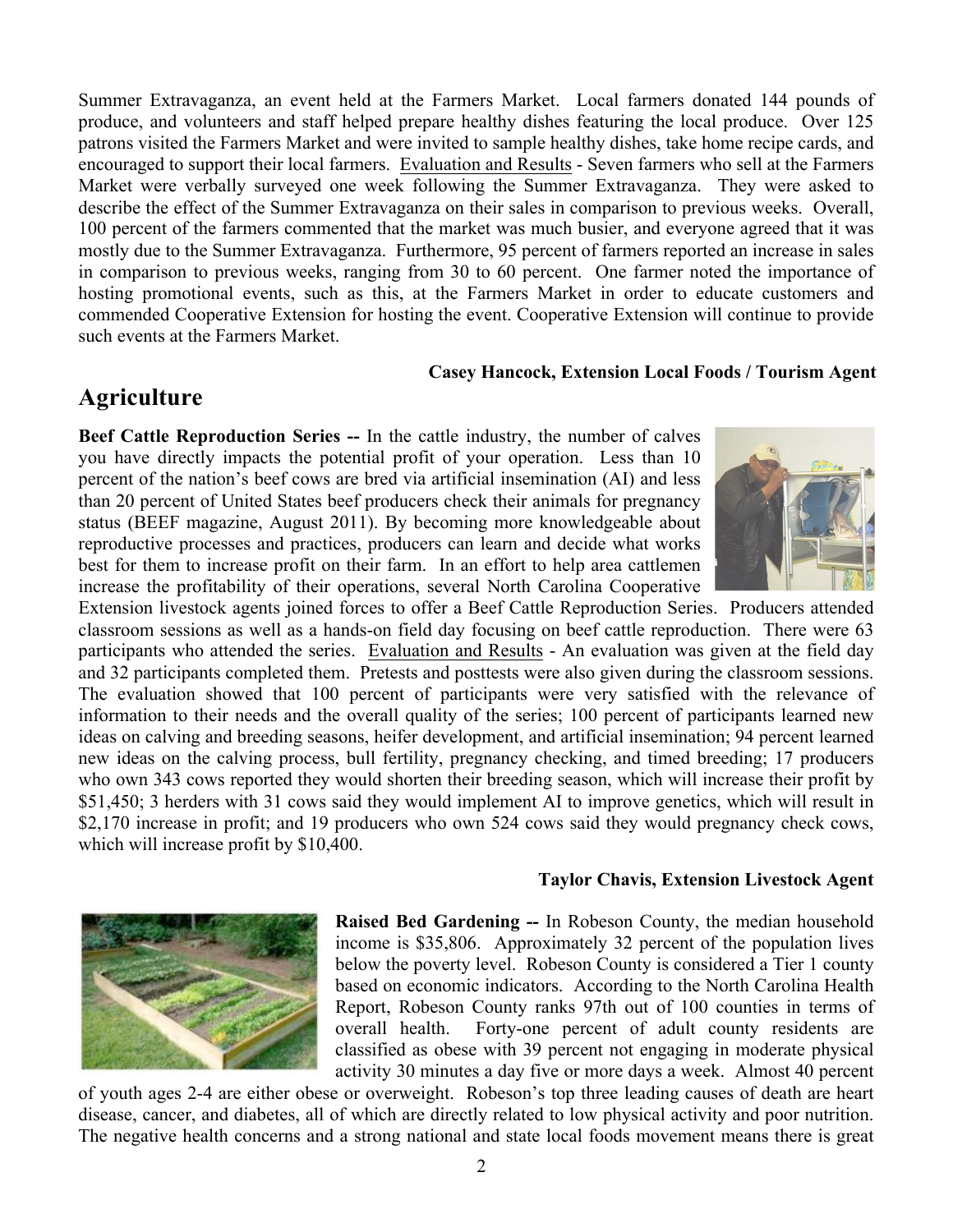interest and opportunity for county residents to purchase and consume locally produced foods. To address this need, Cooperative Extension partnered with Robeson Community College to present an interactive raised bed gardening workshop to 34 participants. Evaluation and Results - Pre and post survey information was completed by 27 of the 34 participants. Respondent evaluations revealed 96 percent increased knowledge in plant selection and spacing and 93 percent increased knowledge in selecting media soils, season extension, and pest control. Of the respondents, 26 percent already garden in raised beds with 67 percent planning to garden in raised beds in the future.

#### **Mack Johnson, Extension Horticultural Agent**



**Increased Membership in the Robeson County Area Beekeepers Association --** Many people in the general public are not aware of the importance of honeybees to our nation's food supply. Also, the membership of the Robeson County Area Beekeepers Association has not had a large increase in the past few years due to a lack of visibility. Cooperative Extension conducted a Beekeeping Awareness Seminar. The purpose of the seminar was to make the general public aware of bees and their contributions to agriculture and provide information for persons

interested in becoming beekeepers. Evaluation and Results - Pre and posttest surveys were conducted with members of the general public in attendance. Also, the number of new association members was used to evaluate the success of the seminar. A total of 23 persons attended the seminar. At the end of the seminar, each of the 10 members of the general public in attendance had increased knowledge of bees and the association. Eight of the 10 persons have become new members of the association and five have become new beekeepers. Since January, the Robeson County Area Beekeepers Association has added 11 new members, which is a 34 percent increase. With the increased visibility and the increase in membership, the Robeson County Area Beekeepers Association will continue to be a viable association.

#### **Nelson Brownlee, Extension Area Farm Management Agent**

**Pesticide Container Recycling Pays Off --** Robeson County boasts over 196,000 acres of harvested cropland across its rural landscape, giving it the top rank in the state. Although farmers are continuing to learn how to reduce the number of pesticide applications in a growing season, producers accumulate numerous amounts of empty pesticide containers each year. Proper disposal of empty pesticide containers became an important issue when the Robeson County Solid Waste Department no longer allowed recyclable plastics to enter the county landfill. Based on this need, Cooperative Extension, Robeson County Solid Waste, and the Ag Container Recycling Council partnered to provide pesticide applicators multiple container recycling collection sites across the county.



Cooperative Extension led the role of educating applicators and Solid Waste employees on how to properly prepare containers for recycling. In the summer of 2013, a certified contractor working with the Ag Container Recycling Council processed empty pesticide containers at five collection sites for a reported total of 4,350 pounds of containers. As a result of this unique partnership, properly rinsed highdensity polyethylene (HDPE) pesticide containers are now recycled and used in products such as agricultural drainage tile and fence post. In 2013, Robeson County collected over 4,000 pounds of pesticide containers with no rejections, earning itself the 2013 John L. Smith Pesticide Container Recycling Award, which came with a \$2,000 financial contribution for the Solid Waste Department. This program benefited applicators, the solid waste department, and all the citizens of Robeson County by extending the life expectancy of the landfill while protecting the environment.

#### **Mac Malloy, Extension Field Crops Agent**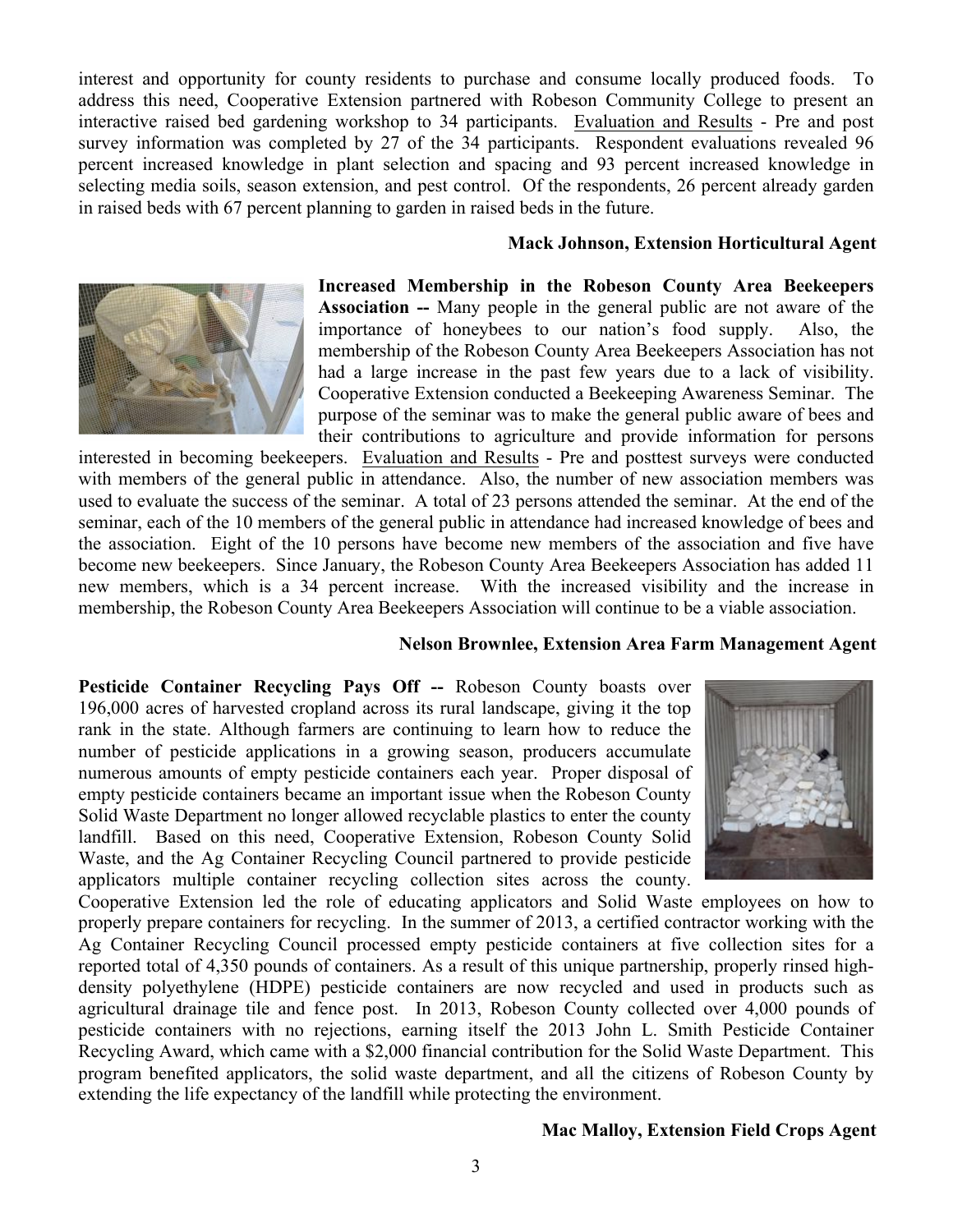# **4-H Youth Development**



**Future Local Foods Entrepreneurs** -- Robeson County ranks first in poverty in North Carolina and third in the nation. In the past, textile plants provided a majority of jobs for county residents. With plants closing, residents are looking for new job opportunities. Agriculture is the number one economic indicator for Robeson County. The Robeson County 4-H Youth Development Program, Family and Consumer Sciences Program, and Local Foods Program worked together to implement a 4-H Junior Chef Day Camp. As part of the camp, 15 youth

between the ages of 9 and 13 had the opportunity to create their own local foods business. The youth wrote business plans, researched local foods, and learned about value-added products. Evaluation and Results - Data was collected through written camper evaluations at the end of the week. Both qualitative and quantitative data was collected about the entire experience. Out of the 15 participants, 13 were present to complete the evaluations. Almost all the youth, 91 percent, reported increasing their knowledge about local foods businesses. While, 100 percent of the youth said they felt they had skills it would take to start planning to open their own agriculture-based business. Only half the youth said they would like to pursue a career in the culinary or local foods arena. By exposing youth at a young age to career opportunities, we are able to give them the information they need to pursue a career and education they are passionate about. By teaching them about small businesses and local resources, we can expand their future career opportunities as entrepreneurs. By creating jobs at home, these future adults will have the opportunity to employ others and change the economic conditions within the county.

#### **Shea Ann DeJarnette, Extension 4-H Youth Development Agent**

**Youth Volunteer Leaders --** Youth in Robeson County have limited opportunities to develop positive leadership and responsibility skills. Robeson County 4-H offered two teen 4-H members an opportunity to volunteer in leadership roles as part of the Summer Fun Day Camp Program. Evaluation and Results - Data was collected through face-to-face interaction, observation, and volunteer and parent feedback. One teen has been part of the summer volunteer program for four years. She spontaneously gave a speech to all the day campers regarding the personal growth she has observed in herself and how she is more independent because of it. This was the first year in the volunteer program for the other teen. He was observed progressively taking on more responsibility and



initiative daily. He also noted how his behavior as a camper needed to change in his new role as a teen volunteer role model. Due to the impact of this program, the Robeson County 4-H Program will continue to offer youth volunteer leadership opportunities.

#### **Wendy Maynor, Extension 4-H Program Assistant**

### **Family and Consumer Sciences**



**Cooking for Crowds --** The Centers for Disease Control and Prevention estimates 48 million people get sick from foodborne illnesses each year, resulting in 128,000 hospitalizations and 3,000 deaths. The National Restaurant Association estimates each foodborne illness outbreak could cost up to \$75,000 in legal fees, medical claims, wasted food, and/or bad publicity. Nonprofit groups who serve food as a funding

source face unique food safety challenges due to the lack of professional training in cooking large volumes of food. In order to prevent foodborne illness, Cooperative Extension collaborated with local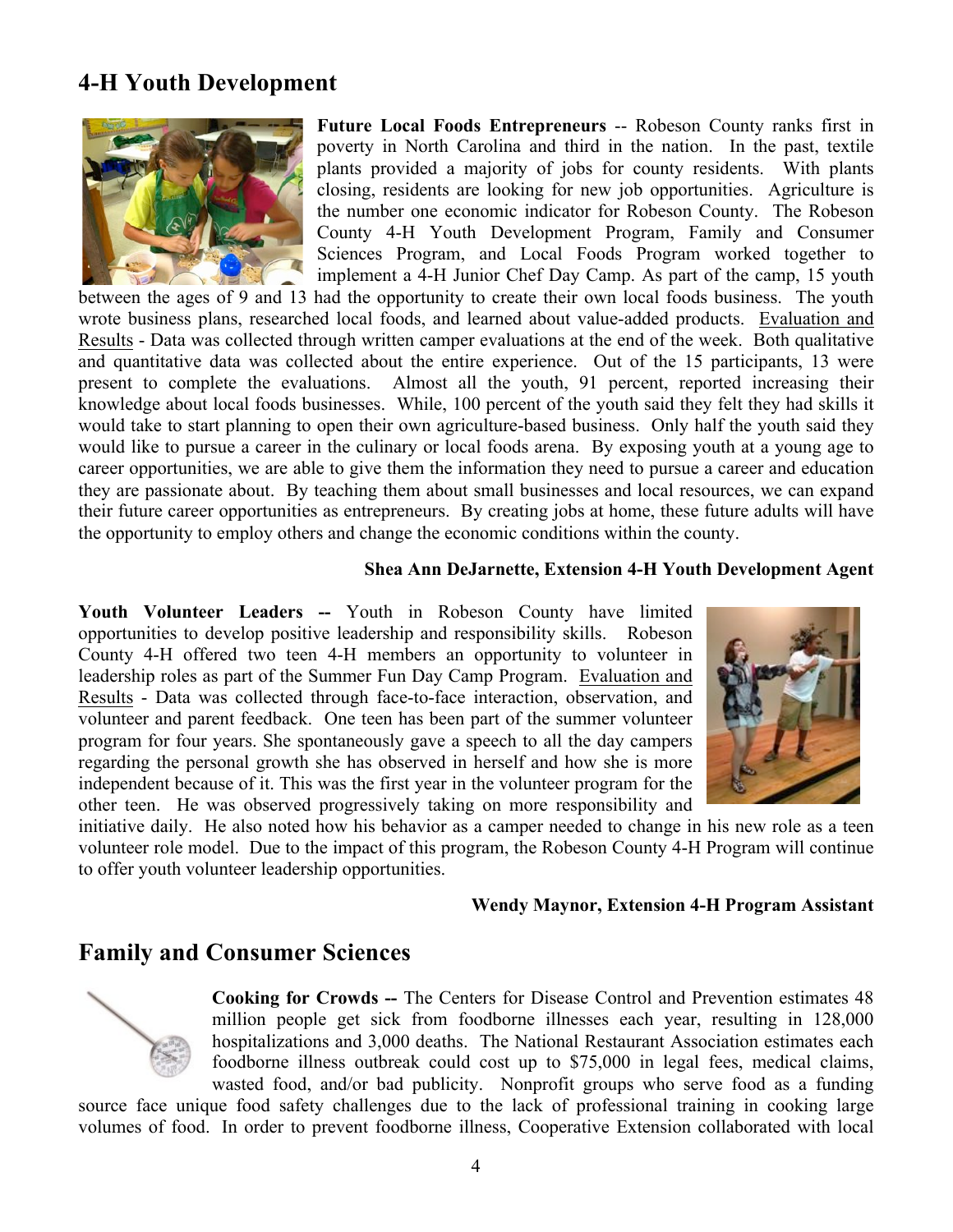nonprofit organizations to provide "Cooking for Crowds" food safety training to 20 participants from three local churches. Evaluation and Results - A written evaluation was conducted with all participants collecting quantitative and qualitative data concerning knowledge before and after the class. Written evaluations revealed 89 percent of participants would cook foods to correct internal temperatures by checking with a thermometer. Also, 94 percent of respondents stated they would limit the amount of time food spends in unsafe temperatures. One hundred percent of respondents either wash their hands correctly or gained enough knowledge to do so in the future. Over 83 percent of respondents stated they would cool foods quickly by the recommended guidelines. This potential increase in food safety practices/knowledge directly impacts their ability to provide safe food to their customers. This training has potentially saved Robeson County \$225,000 in costs associated with foodborne illnesses. Based on these results, the Cooking for Crowds training will continue to be provided in Robeson County.

### **Janice Fields, Extension Family and Consumer Sciences Agent**



**Etiquette and the Teenage Girl --** Being a successful adult requires basic skills such as carrying on conversations, shaking hands, and eating with proper utensils. In today's fast-paced society, many youth are gaining technology skills but missing out on some of the traditional skills they will need later in life. Cooperative Extension partnered with the Robeson County Health Department to create a mini summer camp opportunity highlighting etiquette skills for eight at-risk teenage girls. Evaluation and Results - Following the camp, each participant

completed a survey to determine knowledge gained and anticipated behavior change. The completed surveys indicated 91 percent of the youth gained knowledge in using proper introduction skills, 75 percent gained knowledge in communications skills, and 92 percent gained knowledge related to basic etiquette skills. When asked about proper table setting techniques, 100 percent demonstrated increased skills related to table setting and proper etiquette skills. In addition, 42 percent indicated increased knowledge related to social media etiquette with 100 percent indicating they would be more careful with their personal information as it relates to social media. With these skills, youth are more likely to be confident and successful and contributing members of society later in life. Due to the success of this program, future etiquette programs will be planned for youth in the future.

### **Christy Strickland, Extension Family and Consumer Sciences Agent**

**Fighting Childhood Obesity --** Research in the American Journal of Clinical Nutrition found in the past 20 years, the obesity rate has doubled among children ages 6 - 11 and tripled among adolescents' ages 12 - 19. The Robeson County 4-H Expanded Food and Nutrition Education Program (EFNEP) partnered with several elementary schools in the Public Schools of Robeson County to help youth understand the benefits of eating more fruits and vegetables. The 4-H EFNEP assistant delivered six nutrition educational



classes to 1,235 students around the county demonstrating how to make fun and tasty recipes with fruits and vegetables. Students were able to do hands-on activities with each lesson, which made learning about nutrition exciting. Evaluation and Results - Out of 1,235 students, 96 percent improved their consumption of fruits and vegetables and 60 percent improved physical activity practices. By making these two changes, students will decrease the chances of obesity, high blood pressure, cardiovascular disease, and even some cancers. Research also shows that good nutrition and a healthy diet are related to students having a positive academic and behavioral performance in the classroom. EFNEP will continue to partner with Robeson County Schools to promote the idea of "Learning by Doing" to increase positive dietary changes.

#### **Tamika McLean, Extension 4-H EFNEP Assistant**